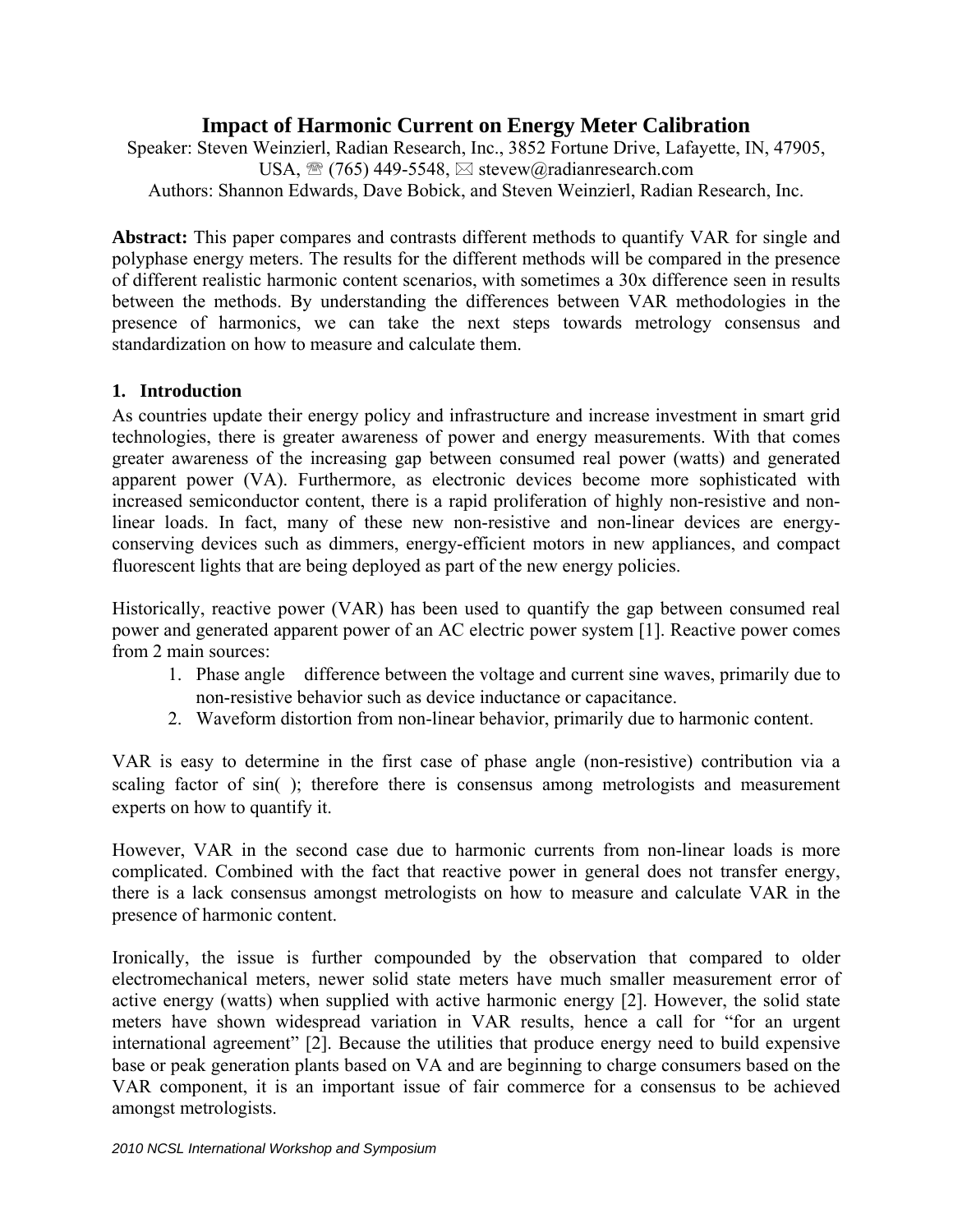This paper will:

Compile and review the most common VAR calculations. 9 different ones are identified and discussed.

Propose 6 representative waveforms (theoretical and actual recorded) with differing levels of harmonics in them to compare the results of the 9 different VAR calculations. Contributions from harmonics out to the  $100<sup>th</sup>$  order are included.

Compare the results of the 9 different VAR calculations across the 6 different representative waveforms.

Make suggestions for next steps on how to proceed.

### **2. Compilation and review of best-known VAR calculations**

Because there is no standardized nomenclature, the names for the methods were created by the authors and are now being used within the ANSI C12.24 committee.

The 9 identified VAR calculations are classified into 3 broad types:

Pure fundamental calculation appropriate for a pure sinusoidal which by definition includes the effects of only the first harmonic and discards contributions from higher harmonic orders.

Phase shift calculations. This category has 5 variants within it:

- o Integral Phase Shift Method Fixed Frequency
- o Integral Phase Shift Method Exact Frequency
- o Differential Phase Shift Method
- o Quarter Cycle Delay Method
- o Cross Connected Phase Shift Method

Vector calculations. This category has 4 variants within it:

- o Vector Method using VA RMS
- o Vector Method using VA Average Responding
- o Vector Method using VA RMS & Fundamental Waveforms

A glossary of symbols used in the formulae is given at the end of the paper.

### **2.1. Fundamental calculation**

VARs for each element are calculated by multiplying the fundamental of the voltage times the fundamental of the current times the sine of the phase angle between them:

$$
VAR_i = ||\widetilde{V}_i|| \cdot ||\widetilde{I}_i||\sin(\theta_i)
$$

Where the fundamental RMS Voltage and Current are calculated:

$$
\|\widetilde{V}_i\| = \sqrt{\frac{1}{kT} \int_{\tau}^{\tau + kT} \widetilde{V}_i^2 dt} \text{ and } \|\widetilde{I}_i\| = \sqrt{\frac{1}{kT} \int_{\tau}^{\tau + kT} \widetilde{I}_i^2 dt}
$$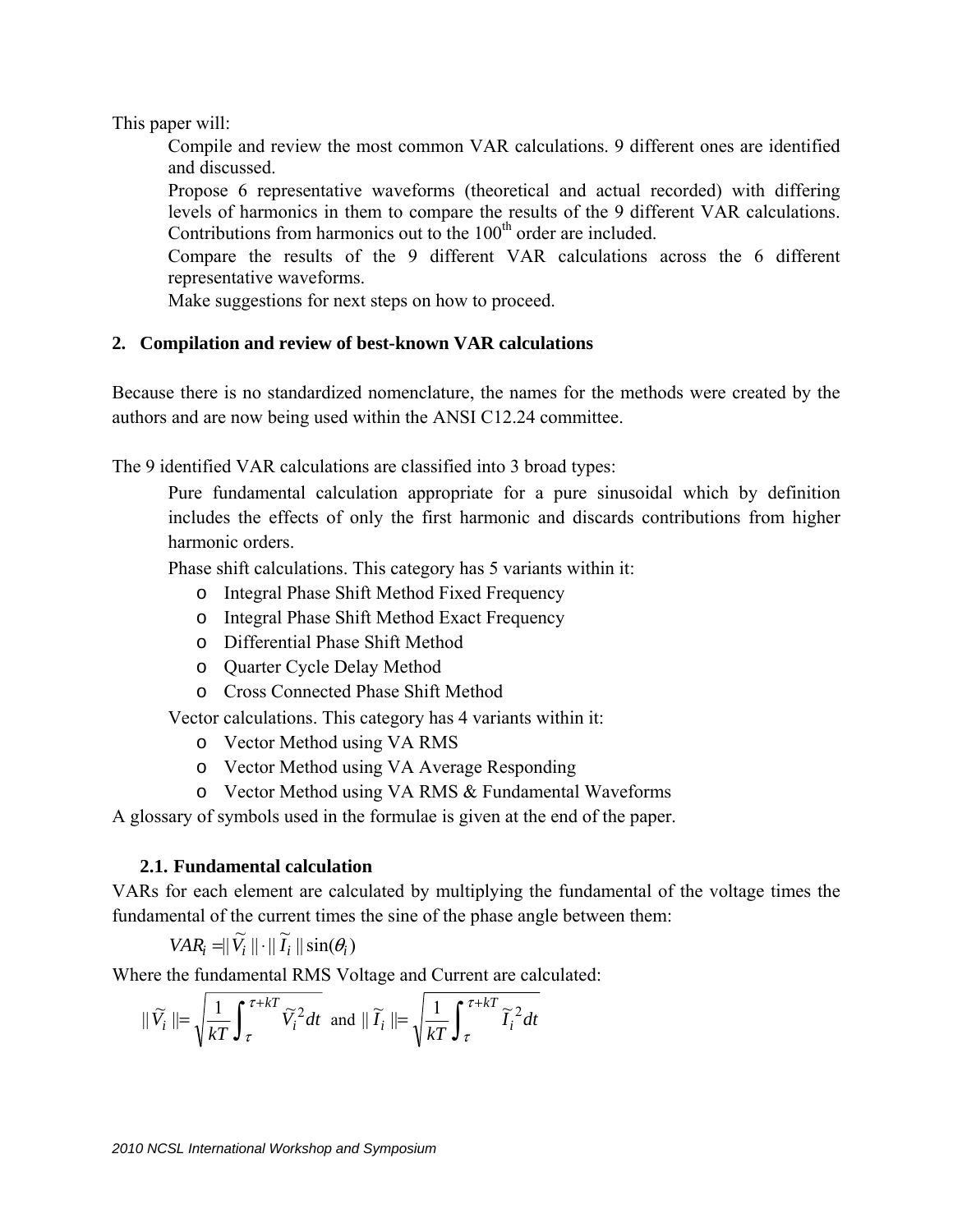#### **2.2. Phase shift VAR calculations**

The genesis behind this calculation type is primarily historical: Early analog electromechanical meters could only measure active (real) watthours. By introducing a known reactive element (typically capacitor and resistor network) into the circuit to create a known 90° phase shift on the voltage axis, the watt-hour measurements of the meter could in essence be "tricked" into measuring the reactive component. The added reactive element made the reactive portion of the power active so the meter could measure it, and made the active part reactive to be invisible to the meter.

Once two sides (watts and VARs) of the power triangle are known, the third (VA) can be easily calculated from the power triangle as shown in Fig. 1 [3]:





While the phase shift method was a resourceful way to make the best use of available technology at the time, this method has shortcomings because the selection of the C and R values are frequency specific: Although the phase shift was correct, it would cause amplitude distortion as frequency changed. The proliferation of the phase-shift techniques was the result of future more sophisticated iterations of it to minimize its shortcomings.

Within the phase shift methods, there are integral (integration) methods and differential (differentiation) methods. The concept is based on:

 $\int \sin \theta = -\cos \theta + C$  and  $\cos \theta = \sin \left(\frac{\pi}{2} - \theta\right)$ 

I.e., integrating the voltage axis gives a 90° phase shift. Differentiation works in a similar manner. However:

Integration attenuates the amplitude of the harmonics

Differentiation amplifies the amplitude of the harmonics

With both, the amplitude "distortion" is proportional to the frequency.

So while the phase shift was achieved, it was at the expense of amplitude distortion. These methods then renormalize the amplitude of the integrated (phase-shifted) voltage to create a voltage whose fundamental voltage would be identical in amplitude to the fundamental component of the voltage axis. Originally the frequency could not be measured in real time so a fixed value (60Hz or 50Hz as appropriate) was assumed; later the frequency was measured and used in the calculation or the equivalent R and C values were assigned adaptively in real time.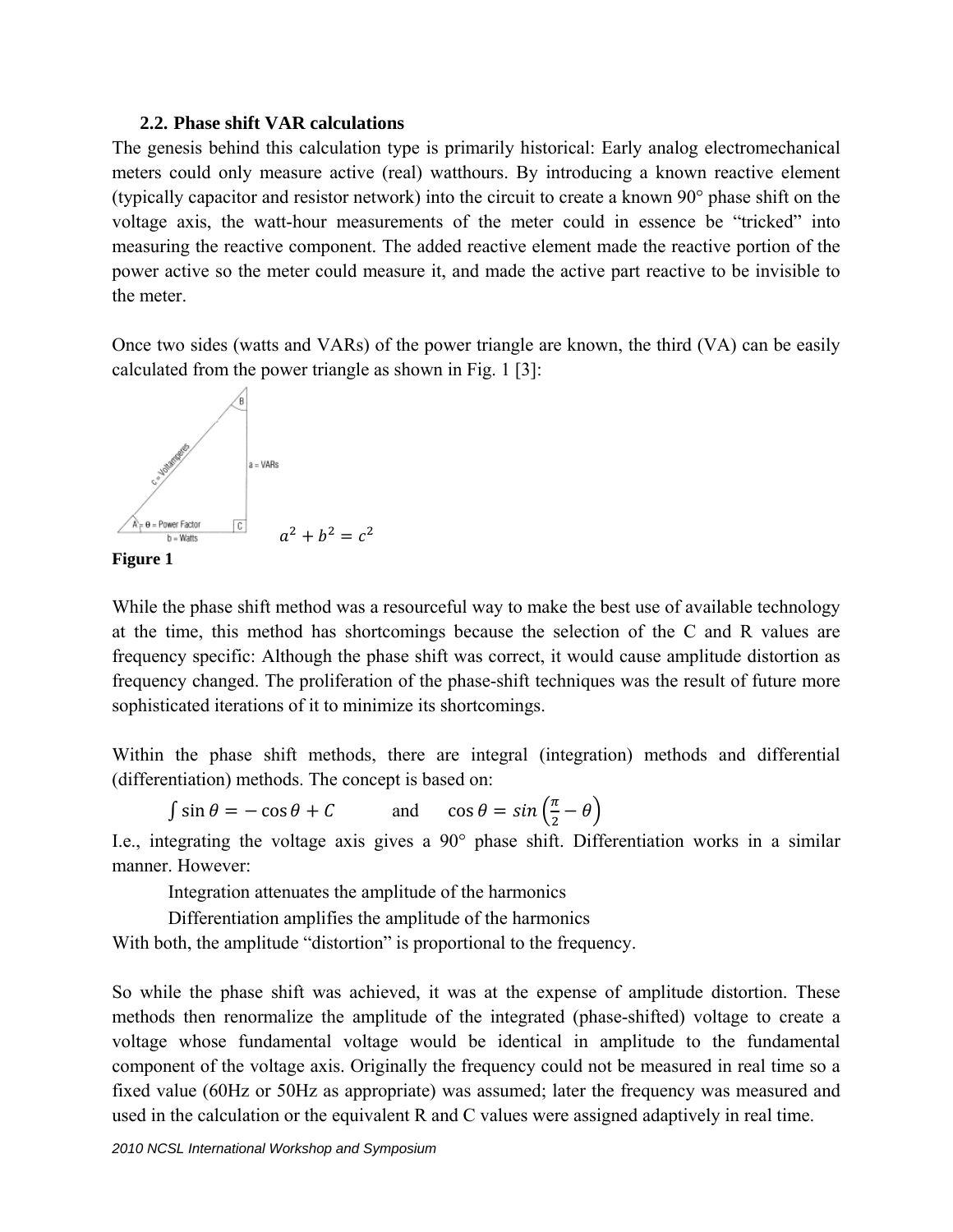The equation for the "Integral Phase Shift Method Exact Frequency" method is:

$$
VAR_i = \frac{\omega}{kT} \int_{\tau}^{\tau + kT} \left[ \int V_i dt \right] dt
$$

Substituting  $(2 \times 60)$  or  $(2 \times 50)$  as appropriate for gives the formula for "Integral Phase Shift" Method Fixed Frequency".

The equation for "Differential Phase Shift Method" is analogously:

$$
VAR_{i} = -\frac{1}{\omega kT} \int_{\tau}^{\tau + kT} \left[ \frac{dV_{i}}{dt} \right] dt
$$

The "Quarter Cycle Delay Method" could be digitally implemented with charge-coupled devices to achieve the phase shifting. Its advantage over the earlier integral/differential phase shift methods is that it doesn't impact the amplitude. Compared to the integration method, it appeared to periodically flip the sign of a given harmonic's contribution, and so more often than not will make the VAR calculation be more negative. Its equation is:

$$
VAR_i = \frac{1}{kT} \int_{\tau}^{\tau + kT} I_i(t) \cdot V_i(t - T/4) dt
$$

Finally, the "Cross Connected Phase Shift Method" is based on creating a voltage that is 90° delayed from the voltage axis and adjusting the amplitude to match the amplitude of the voltage axis input. The 90° delay is created by subtracting the voltage phase that is 240° behind from the voltage phase that is 120° behind. The amplitude is then adjusted by dividing by  $\sqrt{3}$ . This phase shift and amplitude adjustment assumes that the voltages are balanced and spaced 120° apart. VARs for each element are calculated by multiplying the 90°-delayed amplitude-adjusted voltage times the current and integrating over the fundamental period:

$$
VAR_i = \frac{\omega}{kT} \int_{\tau}^{\tau + kT} [xV_i] dt
$$

Where the 90° delayed and amplitude corrected voltages are:

$$
xV_1 = \frac{\sqrt{3}}{3}(V_2 - V_3) , \qquad xV_2 = \frac{\sqrt{3}}{3}(V_3 - V_1) , \quad xV_3 = \frac{\sqrt{3}}{3}(V_1 - V_2)
$$

This method has been used extensively in 3-phase electromechanical meters. Its biggest shortcomings are:

The assumption of balanced voltages across the phases. This is rarely true, giving the wrong amplitude value in the calculation.

The assumption that the voltage phases are exactly 120° apart (rarely true).

#### **2.3. Vector VAR calculations**

These methods are all based on measuring VA and Watts, and calculating VAR for each phase from the power triangle (Fig. 1):

*2010 NCSL International Workshop and Symposium*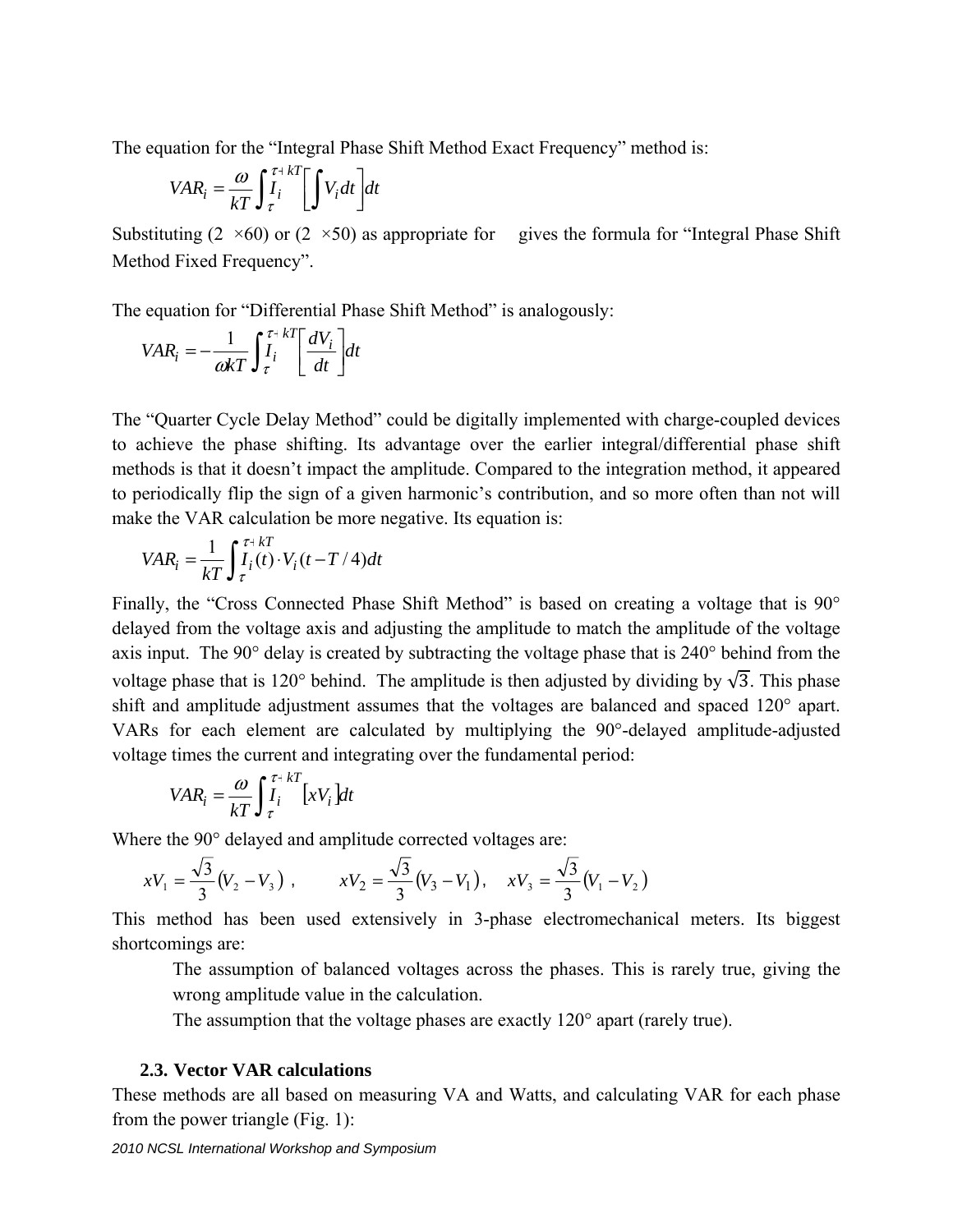$$
VAR_i = \sqrt{VA_i^2 - WATT_i^2}
$$
 (Eq. 1)

where:

$$
VA_i = ||V_i|| \cdot ||I_i|| \quad \text{and} \quad WATT_i = \frac{1}{kT} \int_{\tau}^{\tau + kT} V_i dt \quad \text{(Eq. 2)}
$$

"VAR, Vector Method using VA RMS" uses the fundamental and all harmonics in the calculation:

$$
||V_i|| = \sqrt{\frac{1}{kT} \int_{\tau}^{\tau + kT} V_i^2 dt} \quad \text{and} \quad ||I_i|| = \sqrt{\frac{1}{kT} \int_{\tau}^{\tau + kT} I_i^2 dt}
$$

and then substituting into Eq. 1 and Eq. 2.

"VAR, Vector Method using VA Average Responding" works similarly in concept to the Simpson meter with a D'Arsonval meter movement [4]. It's worth a mention for historical reasons:

$$
||V_i|| = \frac{\pi\sqrt{2}}{4kT} \int_{\tau}^{\tau + kT} |dt \quad \text{and} \quad ||I_i|| = \frac{\pi\sqrt{2}}{4kT} \int_{\tau}^{\tau + kT} |dt
$$

One artifact is that the calculated average responding VA can be less than the watts value, contradicting the power triangle shown in Fig. 1. This is because, for example, a voltage signal which is 0 for some time – as in the case of a dimmer – ends up with a low average value. Hence why the RMS method is better.

"VAR, Signed Vector Method using VA RMS, & Fundamental Waveforms" for polyphase meters attempts to prevent cancelling of signs of different harmonics by getting the sign correct

with a multiplying factor of  $\frac{\sin(\theta_i)}{\sin(\theta_i)}$  $\sin(\theta_i)$ *i i* θ  $\frac{\theta_i}{\theta_i}$ .

$$
VAR_i = \frac{\sin(\theta_i)}{|\sin(\theta_i)|} \cdot \sqrt{VA_i^2 - WATT_i^2}
$$

The rest of the equations are the same as for "VAR, Vector Method using VA RMS". One practical and obvious difficulty with this method is when  $=0$  and the signing factor blows up. L'Hôpital's rule [5] must be invoked in realtime to determine which infinite value is smaller.

#### **3. Waveforms**

The six representative waveforms used to compare the results of the calculations consist of three theoretical ones and three actual ones recorded in the field. Their names and short descriptions are given here, with pictures of them in the following subsections:

Theoretical:

o **Sine wave voltage, Sine wave current -60° lag**. Current is lagging voltage, simulating an inductor present in the load. This waveform is used as a reality check – all VARs calculations should be scaled by  $sin(60^{\circ})$ , or 0.866.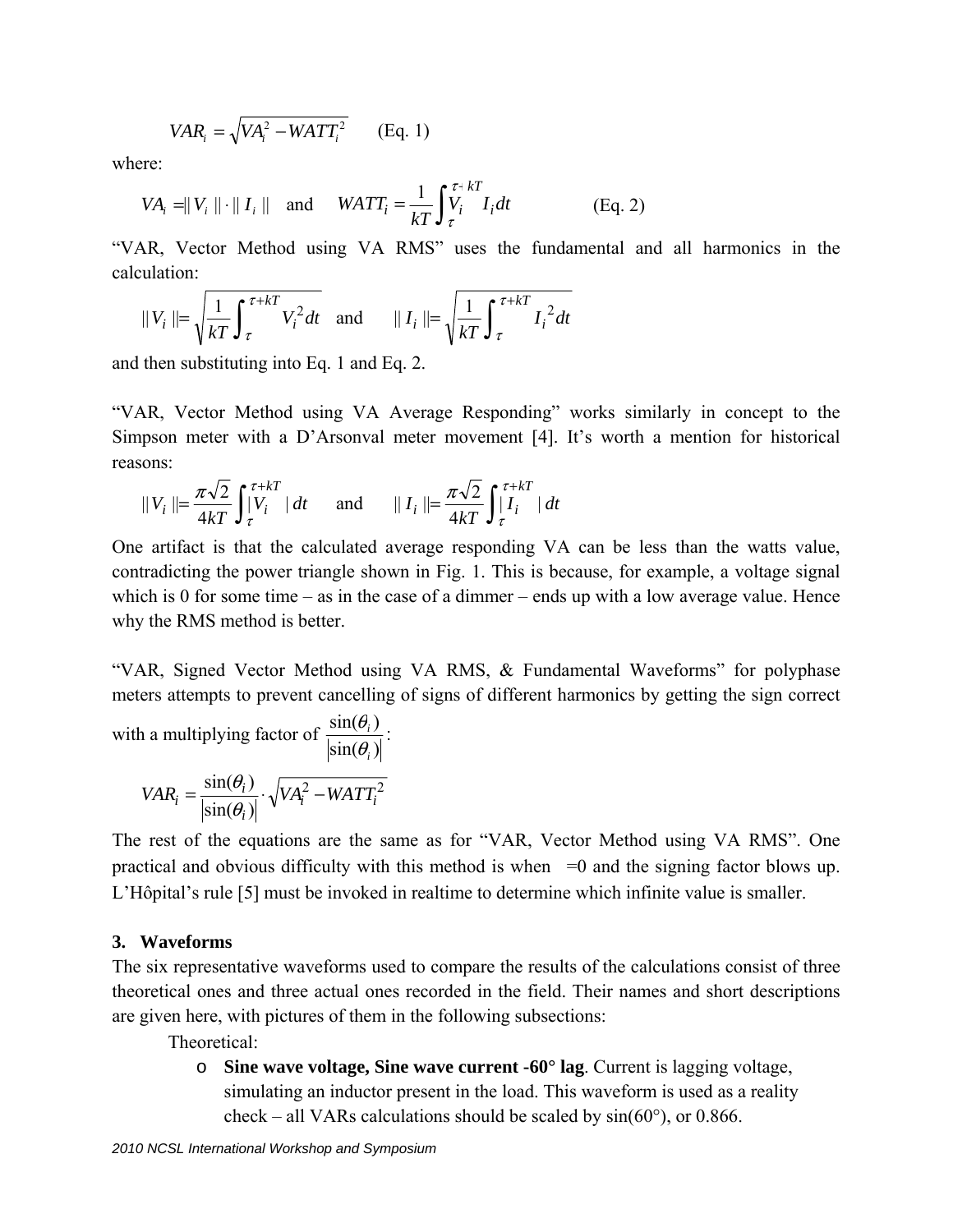- o **Sine wave voltage, Phase dimming 90° conduction angle.** This represents an energy-conscious consumer using a light dimmer at ½ power.
- o **Narrow Current Pulse.** With the proliferation of switching and Pulse Width Modulated (PWM) power supplies [6], this type of waveform might be reflected back from the load to the line.

Actual ones: The National Research Council Canada (NRC) recorded actual waveforms (WF) at a variety of sites in the field; labeled them to anonymize them; archived them; and made them available upon request. While the waveforms may look unbelievable, they are indeed real. Using a digital frequency transformer, we parameterized them into harmonics components out to  $100<sup>th</sup>$  order to run them through various closed-form VARs calculations given in Section 2.

- o **NRC WF 23.** Actual waveform recorded in the field. Its V and I waveforms are fairly symmetric, with the V waveform having smaller high frequency spikes and I waveform have larger amplitude, lower frequency harmonics.
- o **NRC WF139140.** Actual waveform recorded in the field. Its V waveform is asymmetric, indicating the presence of more even harmonics.
- o **NRC WF13621363**. Actual waveform recorded in the field. Its V waveform is mostly symmetric but has significant spikes and sags. The I waveform is nearly square, indicating many high order harmonics.

To better enable comparisons, all waveforms have been normalized to 1Vrms and 1Arms, i.e., 1VArms.

### **3.1. Sine wave voltage, Sine wave current -60° Lag**



**3.2. Sine wave voltage, Phase dimming 90° conduction angle** 



*2010 NCSL International Workshop and Symposium*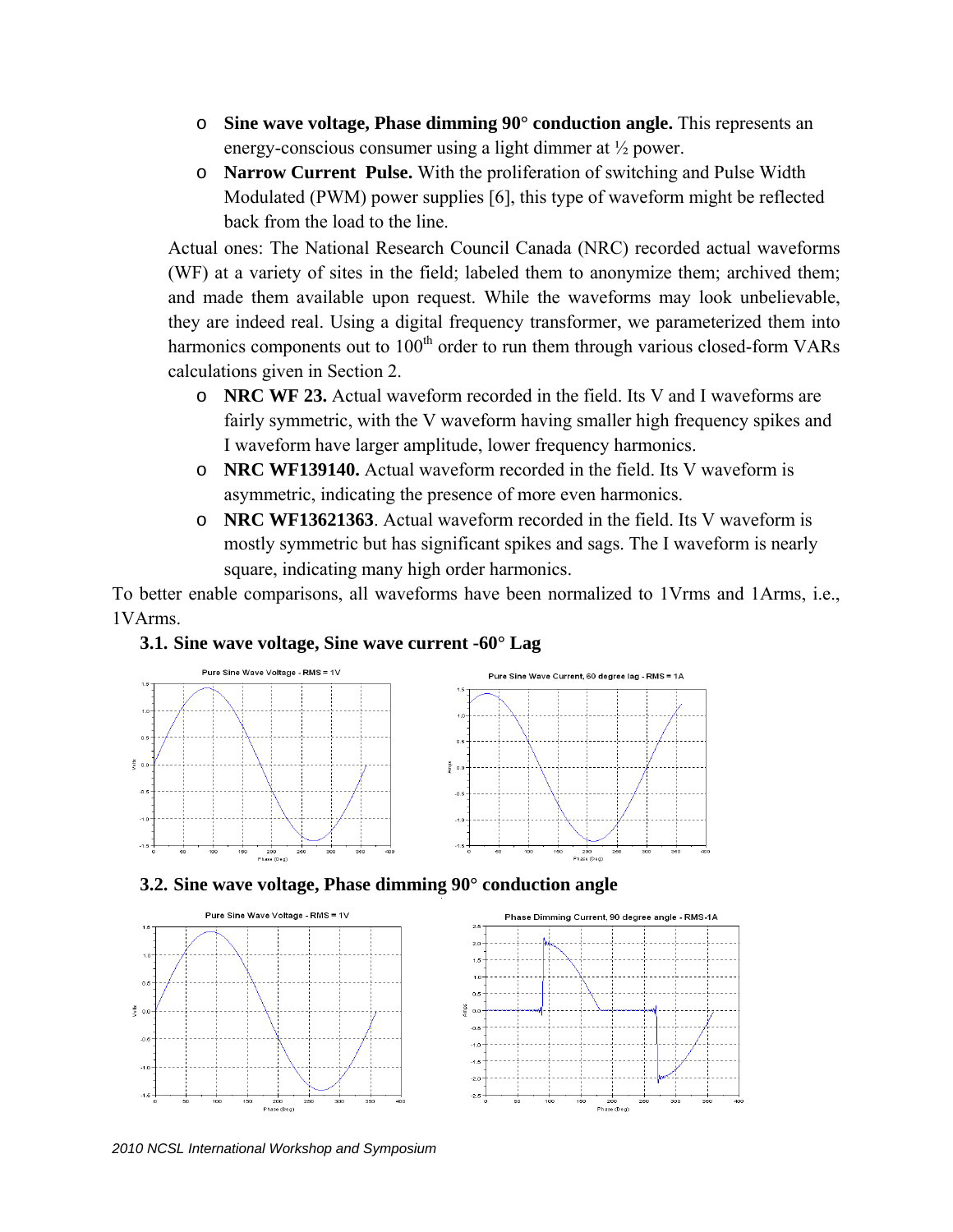### **3.3. Narrow Current Pulse**











### **3.5. NRC WF139140**



#### **3.6. NRC WF13621363**



*2010 NCSL International Workshop and Symposium* 



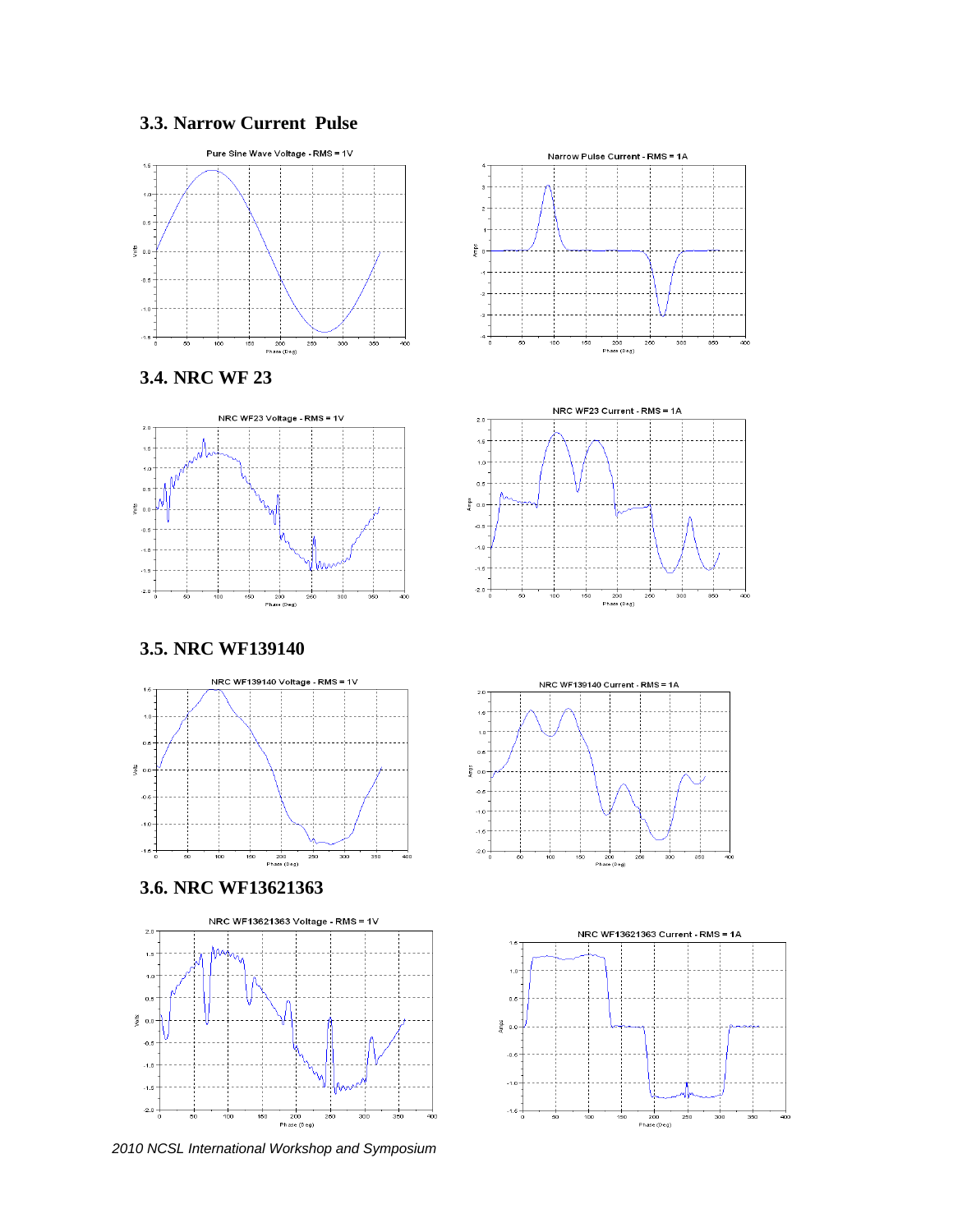## **4. Results and discussion**

A graphical summary of the results comparing the different VARs calculations for the different waveforms is given below:



Observations on the results for each of the waveforms are as follows:

**Sine wave voltage, Sine wave current -60° lag**. As expected and hoped, all VARs methods return the same value of 0.866, so this reality check is passed.

**Sine wave voltage, Phase dimming 90° conduction angle.**

o All integral phase shift methods gave the same value of 0.45088 because the voltage waveform used was a pure sine wave (no harmonics), i.e.,  $\|\widetilde{V}_i\| = 0$  in

 $VAR_i = ||\widetilde{V}_i|| \cdot ||\widetilde{I}_i|| \sin(\theta_i)$  for i 1.

- o The vector methods gave noticeably higher values versus the phase-shift methods because the phase-shift methods miss the contributions of the harmonics.
- o All the vector RMS methods gave identical values of 0.70539. However the vector average responding method was the clear outlier with a much lower value of 0.10101 because the voltage signal is 0 for an appreciable time, causing a lower average value.

**Narrow Current Pulse.** Similar comparison as the previous case of phase dimming: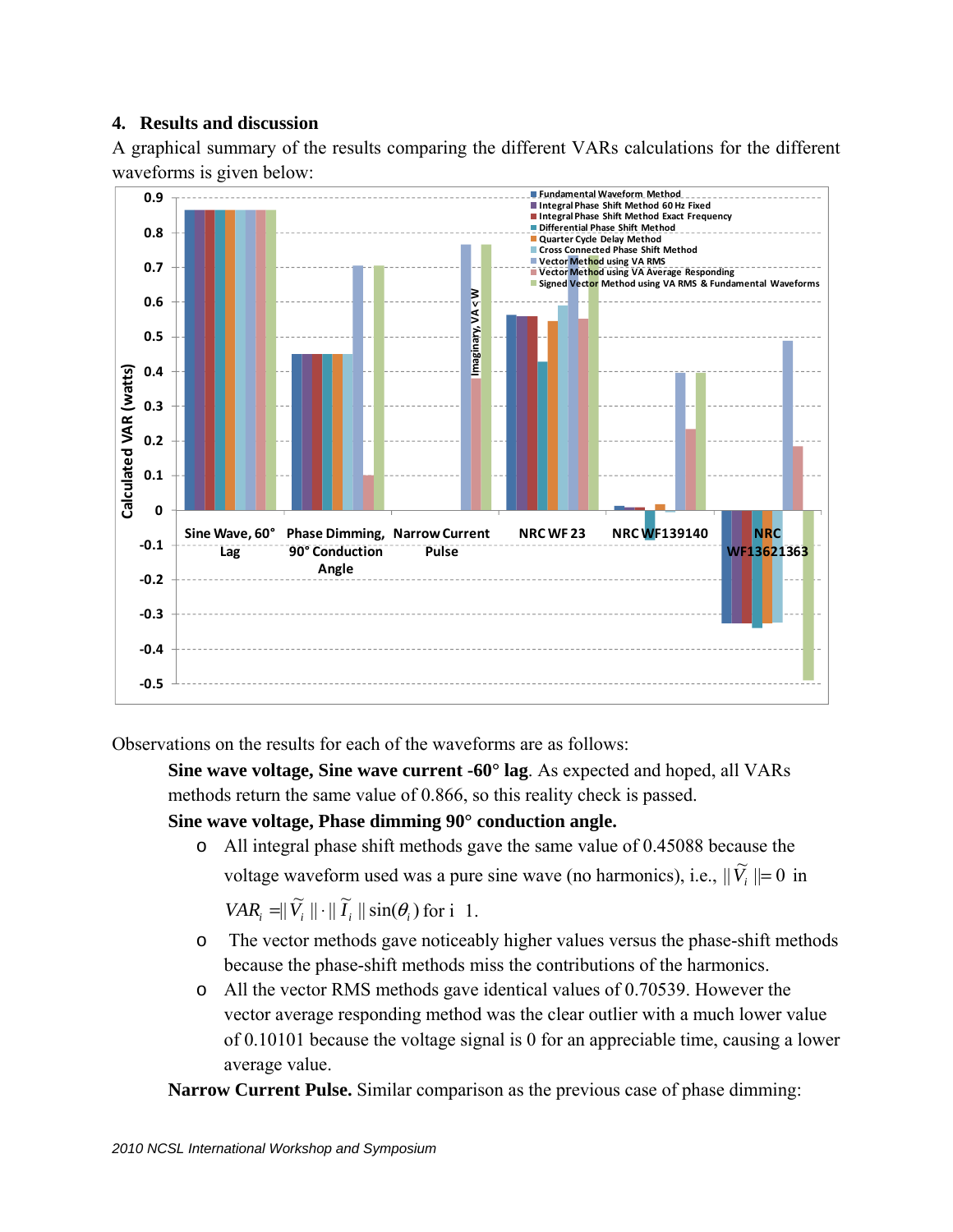- $\circ$  All integral phase shift methods gave the same value, but it's 0 they totally missed the energy. This is because the voltage waveform used was a pure sine wave (no harmonics), i.e.,  $\|\widetilde{V}_i\| = 0$  for i 1.
- o The vector methods gave noticeably higher values versus the integral methods the integral methods were missing energy contributions from higher harmonics.
- o All the vector RMS methods gave identical methods of 0.76571. The vector average responding method was again the clear outlier of the group with a much smaller value because the voltage signal is 0 for an appreciable time. In fact, its VAR value was imaginary because erroneously VA  $\leq$  Watt in the radical VAR  $=$  $\sqrt{VA^2-Watt^2}$ .

**NRC WF 23.** The RMS vector methods show highest magnitude because they detect the higher harmonics on both the V and I axes. The differential phase shift method is noticeably lower, most likely because harmonics with negative signs got amplified by the differential phase-shift method and erroneously over-subtracted from the overall total. The vector average responding is lower because the I waveform is near zero for an appreciable time.

**NRC WF139140.** Here is a case with 30x differences between results. The phase-shift methods are erroneously lower because a pure voltage sine wave was assumed and they're missing the contributions from the higher even harmonics. Again the differential phase-shift method is lower as it is likely amplifying a negative harmonic and oversubtracting its contribution.

**NRC WF13621363**. Finally, a case where there is disagreement between the vector VA RMS methods. VA RMS is by definition using all positive quantities, so in this case the "VAR, Signed Vector Method using VA RMS, & Fundamental Waveforms" (last green bar) accounts for contributions from negative harmonics and could be more correct.

# **5. Conclusions**

Significant differences are seen in VAR results on a variety of waveforms. Differences are seen in both sign and order of magnitude, and the agreement gets worse as the harmonic content increases. Due to the proliferation of already-installed electric meters with the different VARs methods, suggesting or mandating a single standard method and then retrofitting the field is impractical. The best course of action is for manufacturers, utilities, and consumers to be aware of the differences and act accordingly.

The core issue is equity in billing in the presence of large harmonic content in both the voltage and current waveforms in the power grid. The power triangle (Eq. 1) only works for sinusoidal waveforms and so is no longer valid. Measuring real consumed power (watts) and reactive power (VARs) separately is in a sense a historical crutch which started out because the original meters could only measure real power.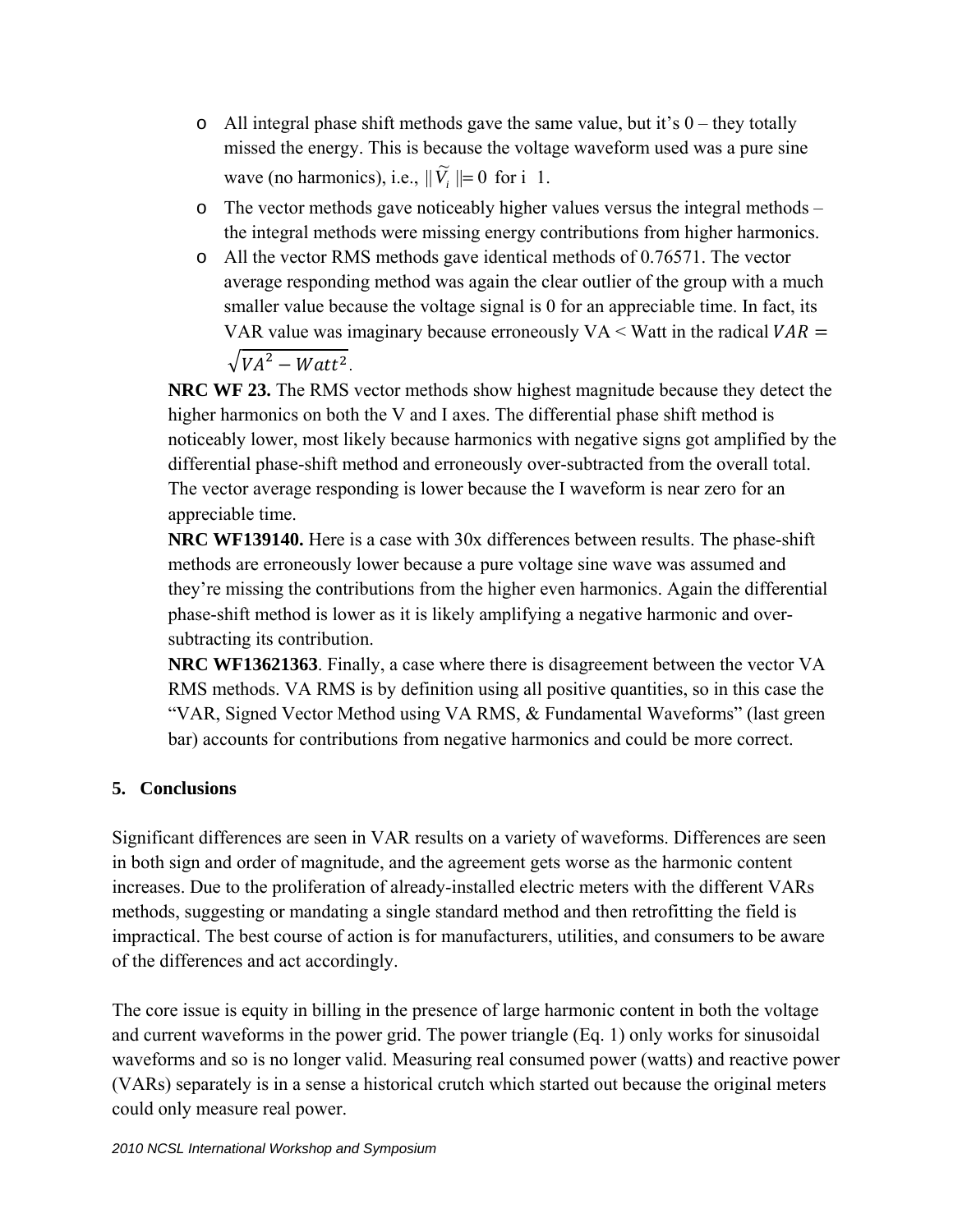The technology now exists to measure meter VA and VA-h at the point of use. While there still needs to be consensus among metrologists on VA measurements, that it much more likely to happen than achieving consensus on VAR measurements. Because VA is more directly related to actual cost of generation and more likely to achieve consensus on its measurement, it might make sense to start with VA and address VARs later.

# **6. Acknowledgements**

The authors gratefully acknowledge the excellent inputs from, and discussions with, the members of the ANSI C12.24 committee.

# **7. References**

1. http://en.wikipedia.org/wiki/AC\_power.

2. The Registration of Harmonic Power by Analog and Digital Power Meters, Johan Driesen, Thierry Van Craenenbroeck, and Daniel Van Dommelen, IEEE Transactions on Instrumentation and Measurement, vol. 47, no. 1, Feb. 1998, pp. 195-198.

3. Handbook for Electricity Metering, 10<sup>th</sup> edition, Edison Electric Institute, pp. 31-21, 2002.

4. http://en.wikipedia.org/wiki/Galvanometer.

- 5. http://en.wikipedia.org/wiki/L%27H%C3%B4pital%27s\_rule.
- 6. http://en.wikipedia.org/wiki/Pulse-width\_modulation.

# **8. Glossary**

Index "i" represents the i<sup>th</sup> phase in the poly-phase network.  $i=1$  single-phase, maximum i is 3 for three-phase.

- $\widetilde{V}_i$  = Potential component fundamental (1<sup>st</sup> harmonic order)
- $\widetilde{I}_i$  = Current component fundamental (1<sup>st</sup> harmonic order)
- $\hat{V}_{(h)i}$  = Potential component for harmonic order (h)
- $\hat{I}_{(h)i}$  = Current component for harmonic order (h)
- $_{(h)i}$  = Phase angle of the potential for harmonic order (h)
- $_{(h)i}$  = Phase angle of the current for harmonic order (h)
- $V_i$  = Generalized potential waveform (fundamental and all harmonics)
- $I_i$  = Generalized current waveform (fundamental and all harmonics)
- $\hat{i}$  = Phase angle between the fundamental potential and current,  $\hat{i}$ <sup>1)</sup>*i* minus (1)*i*
- $t = VAR$ -hour and VA-hour integration interval measured in seconds
- $T =$  Fundamental period
- $k$  = Number of fundamental periods
	- = Fundamental angular frequency =  $2 f_0$ , where  $f_0$  is the fundamental frequency
	- = Start time of integration
- $|| \t|| =$  Generally represents the norm of the wave function:

1-norm (Average) or